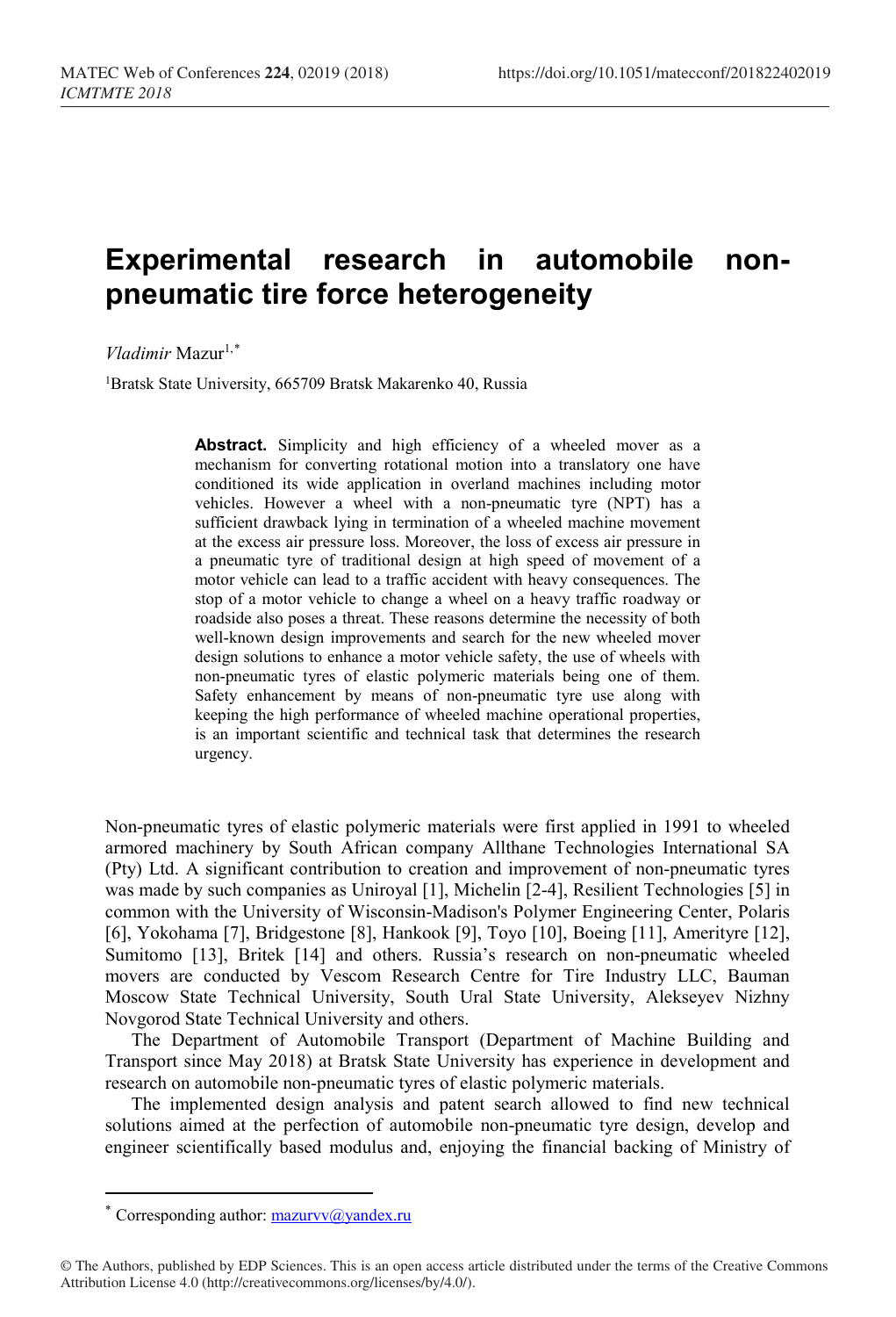Education and Science of Russian Federation, manufacture full-scale models of wheels with automobile non-pneumatic tyres.

As a general case, a full-scale model of the wheel represents (figure 1) a non-separable modulus consisting of a non-pneumatic polyurethane tyre with flexible spokes and standard steel stamped VAZ 5JХ13Н2 wheel with a deep edge-free band. The removal of band edges provided close equivalence of profile widths for a non-pneumatic tyre and a tread cap of a standard pneumatic tyre protector that makes up a set for VAZ 5JХ13Н2 disk wheels which in the long run allowed reducing the mass of a full-scale model.



**Fig. 1.** Automobile wheel with non-pneumatic tyre of elastic polymeric materials: *1* - flexible spokes; *2* - standard 5JХ13Н2 disk wheel with a deep edge-free band; *3* - supporting ring; *4* - protector ; *5* fitting ring; *6* - mounting ring.

Strong and reliable joint of a disk wheel and a non-pneumatic tyre are ensured by elastic polyurethane high adhesiveness to specially prepared band metal surfaces.

Elastic properties and bearing capacity of a non-pneumatic tyre are provided by flexible spokes and a supporting ring. At that under the influence of weight load in the contact zone of the wheel and the road surface the flexible polyurethane spokes experience buckling and loose stability, and, being affected by stretching forces, they get in a strained condition in the upper semi-circle of a non-pneumatic tyre.

To manufacture full-scale non-pneumatic tyre models double-base molded elastic polyurethanes of hot curing produced by research and production enterprise Surel LLC (Saint-Petersburg) on basis of prepolymers SUREL TF-228, SUREL TF-235, SUREL TF-682 and SKU- PFL-100 were used.

Table 1 shows engineering factors of full-scale non-pneumatic tyre models manufactured in BrSU laboratories, the elastic property specifications and bearing capacity of which are most similar to pneumatic tyres of the same size.

One of the important parameters specifying the elastic properties of an automobile tyre is its force heterogeneity causing normal (radial) force buckling at the wheel contact zone even during its rolling on a plane road surface. Considerable force heterogeneity of automobile tyres notably worsens the majority of operational property factors and, above all, a wheeled vehicle smooth run. Intensive buckling leads to the enhancement of vibration load level for a driver, passengers and cargo transported by a motor vehicle, as well as to the decrease of hauling and speed properties, fuel saving, stability and motor vehicle controllability.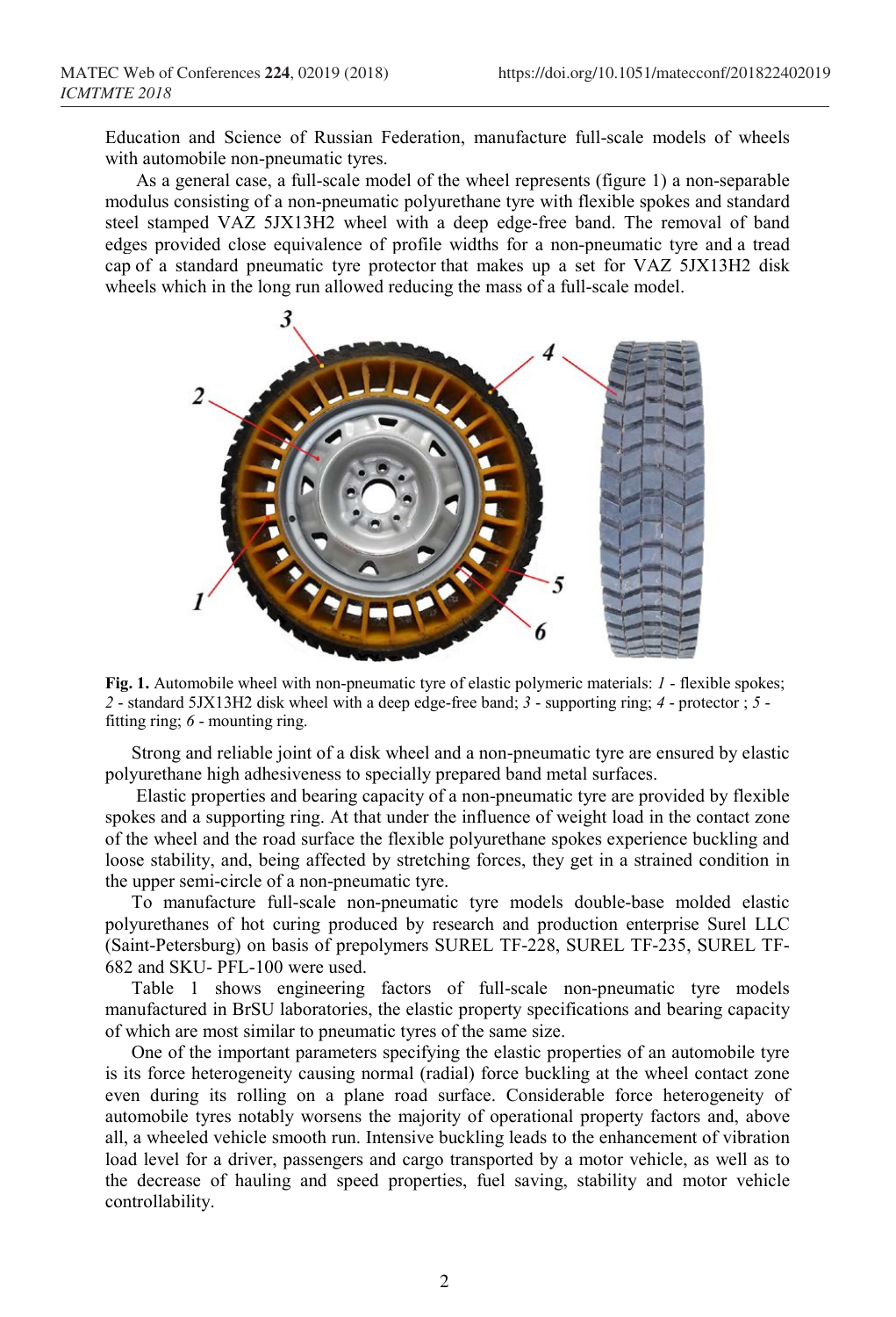| Factor name                                            | NPT models          |                     |  |
|--------------------------------------------------------|---------------------|---------------------|--|
|                                                        | $N_2$ 1             | $N_2$ 2             |  |
| 1. Prepolymer of flexible spokes and a<br>fitting ring | <b>SUREL TF-228</b> | <b>SUREL TF-228</b> |  |
| 2. Prepolymer of a supporting ring                     | <b>SUREL TF-682</b> | SUREL TF-682        |  |
| 3. Protector prepolymer                                | <b>SUREL TF-228</b> |                     |  |
| 4. Number of flexible spokes                           | 30                  |                     |  |
| 5. Thickness of flexible spokes, mm                    | 8                   |                     |  |
| 6. Length of flexible spokes, mm                       | 55                  |                     |  |
| 7. Width of tyre profile, mm                           | 120                 |                     |  |
| 8. Height of tyre profile, mm                          | 100                 |                     |  |
| 9. Load-free ring radius, mm                           | 265                 |                     |  |
| 10. Thickness of supporting ring, mm                   | 8                   | 20                  |  |
| 11. Height of protector, mm                            | 25                  |                     |  |
| including height of protector pattern, mm              | 5                   |                     |  |
| 12. Mass, kg                                           | 14                  |                     |  |

**Table 1.** Engineering factors of full-scale non-pneumatic tyre models

Force heterogeneity of automobile tyres can be conditioned by production, technological and operational factors, and for non-pneumatic tyres also by design peculiarities connected with flexible spokes discrete arrangement.

 Force heterogeneity estimation is carried out with the help of heterogeneity coefficient (coefficient of variation) including:

$$
K_{v} = \frac{100}{\overline{P}_{z}} \sqrt{\frac{\sum_{i=1}^{n} (P_{z}(t_{i}) - \overline{P}_{z})^{2}}{n-1}},
$$

 $P_{z}(t_i)$  - normal force at the contact of an automobile tyre with supporting surface in the *i*point of a buckling curve, N;  $\overline{P}_z$  - mean arithmetic value of normal force at the wheel rolling, N; *n* - number of points at the curve of normal force buckling.

Registration of normal force buckling of non-pneumatic tyre full-scale models at the contact with supporting surface was carried out in the process of the wheel "forwardbackward" rolling on a traveling platform of SHS-77 tyre test rack (figure 2) by means of a strain-gage sensor [15] in complete with a DN-10W amplifier, analog-to-digital LA-20USB converter and computer.

Normal force buckling curves at the contact of non-pneumatic tyre full-scale models with supporting surface of traveling platform on SHS-77 tyre test rack are represented in figure 3, and table 2 shows radial force heterogeneity coefficients received by processing of these curves.

Significant deviations of radial force values from static preloading by rolling of test model № 1 are conditioned by relaxation processes taking place in elastic polyurethane of which a non-pneumatic tyre is manufactured. At that in the steady-state mode of rolling during several cycles of "forward-backward" the creep of automobile tyre constructional materials does not have time for development. In its turn the decrease of creep and enhancement of resistance to wearing out can be provided by non-pneumatic tyre reinforcement, the ways of which are also being developed by the Department of Automobile Transport of BrSU.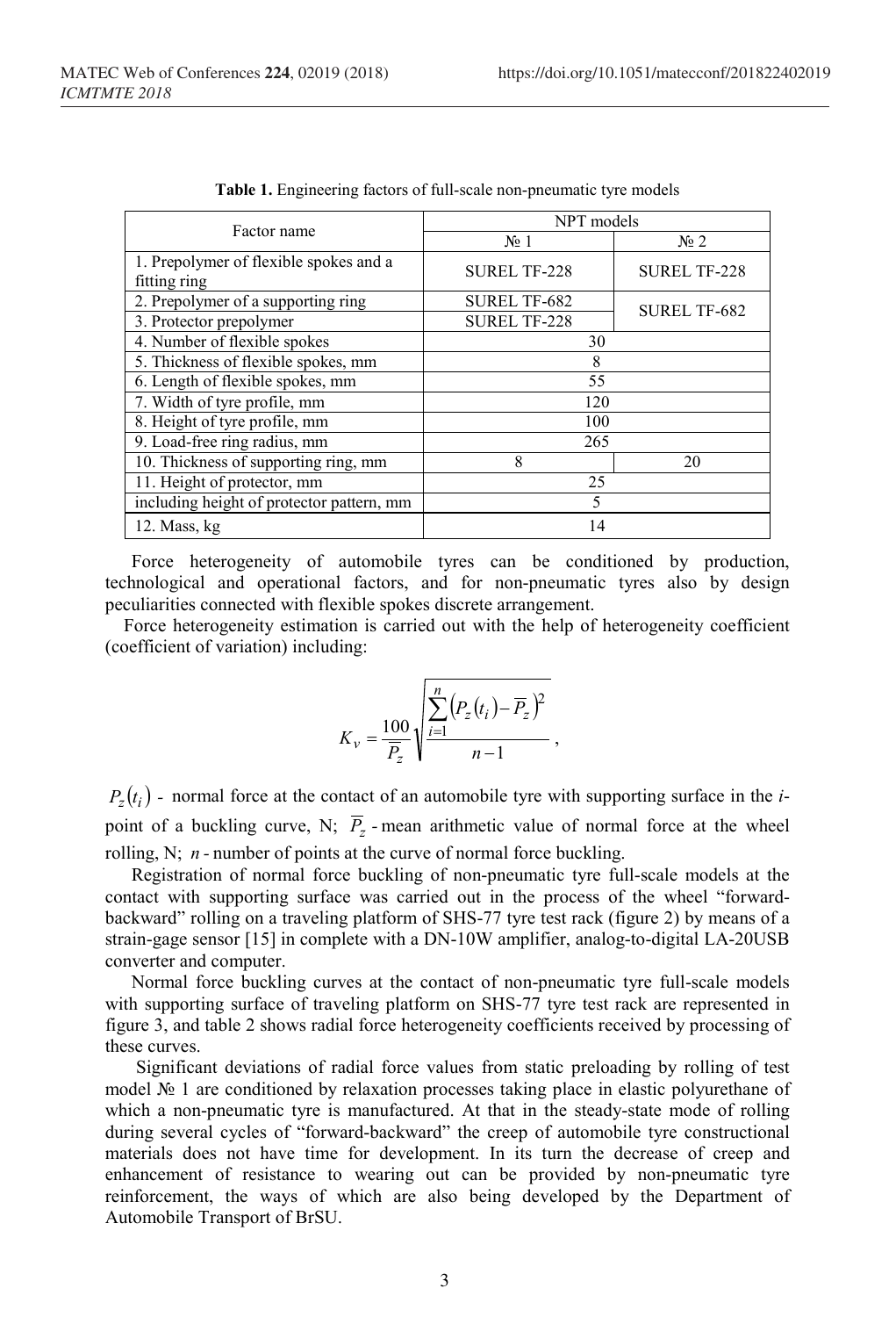It was stated that radial force heterogeneity of tested experimental models in controlled steady-state mode rolling makes up 1,19 to 5,43 % and is not connected with modulus peculiarities of new type wheeled movers but depends on the terms of their manufacturing.

By the results of numerous rack and road tests [16, 17] one may say that new wheel designs with non-pneumatic tyres can be in demand by producers of civil and military motor vehicles, wheeled armored machinery [18] and tractors, road-building machines, special motor transport and wheeled planet rovers [19]. However their large scale production and wide application requires further deep theoretical and experimental research and testing in different modes and conditions of service, as well as upgrading of physical and chemical properties of elastic polymer materials aimed at decreasing of hysteresis losses.



**Fig. 2.** An automobile wheel with a non-pneumatic tyre in the process of force heterogeneity experimental research at SHS-77 tyre test rack with a traveling platform



**Fig. 3.** Normal force buckling at the contact of automobile tyres with the surface of traveling platform at SHS-77 tyre test rack in the process of rolling: *1* is for model № 1; *2* is for model № 2; *3* is for BL-85 175/70R13 pneumatic tyre; *4* is for specimen № 1 in three "forward-backward" rolling cycles.

**Table 2.** Results of processing of radial force buckling curves at the contact of automobile tyres with supporting surface in controlled steady-state mode of rolling

|                                          | Tested automobile tyre |       |                 |
|------------------------------------------|------------------------|-------|-----------------|
| <b>Parameters</b>                        | Model                  | Model | Pneumatic tyre  |
|                                          | $\sqrt{2}$             | No 2  | BL-85 175/70R13 |
| 1. Coefficient of force heterogeneity, % | .19                    | 5.43  |                 |
| 2. Amplitude of radial force buckling, N | 218.3                  | 539.5 | 82.4            |